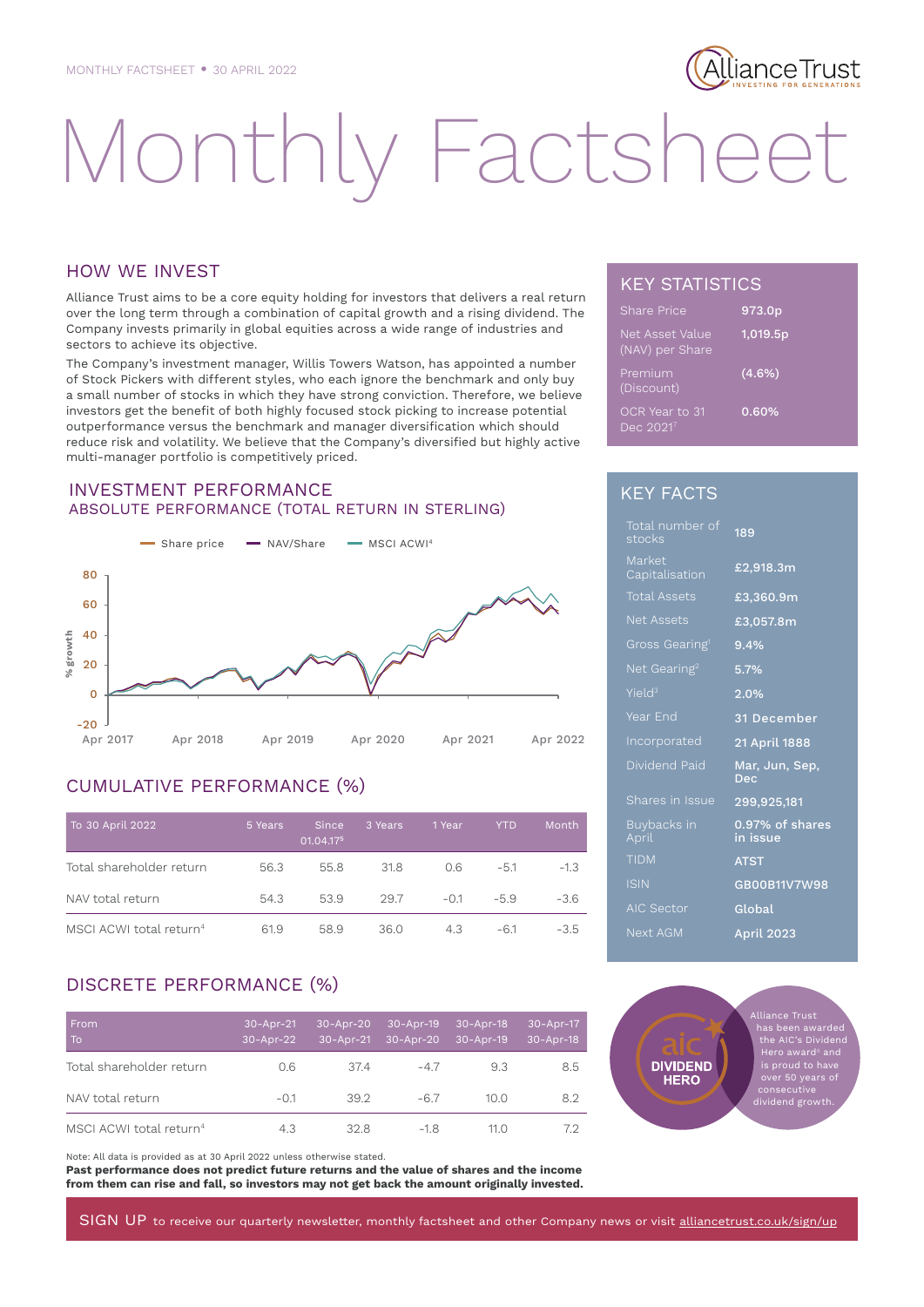#### TOP 20 HOLDINGS

| <b>Name</b>                           | £m    | $\frac{9}{6}$    |
|---------------------------------------|-------|------------------|
| Alphabet                              | 118.4 | $3.\overline{5}$ |
| Visa                                  | 105.7 | 3.1              |
| Microsoft                             | 77.4  | 2.3              |
| Mastercard                            | 63.0  | 1.9              |
| Petrol Brasileiros                    | 60.6  | 1.8              |
| Exxon Mobil                           | 57.1  | 1.7              |
| Amazon                                | 53.6  | 1.6              |
| GlaxoSmithKline                       | 52.5  | 1.6              |
| UnitedHealth Group                    | 50.7  | 1.5              |
| Walmart                               | 46.5  | 1.4              |
| salesforce.com                        | 44.2  | 1.3              |
| <b>DBS</b>                            | 38.4  | 1.1              |
| <b>CVS Health</b>                     | 36.7  | 1.1              |
| <b>Philip Morris</b><br>International | 34.8  | 1.0              |
| Transdigm                             | 34.0  | 1.0              |
| <b>Bureau Veritas</b>                 | 33.3  | 1.0              |
| Canadian Pacific                      | 33.3  | 1.0              |
| Interpublic Group                     | 33.0  | 1.0              |
| AstraZeneca                           | 33.0  | $\overline{1.0}$ |
| Booz Allen Hamilton                   | 32.6  | 1.0              |

#### **Top 10 holdings 20.4%**

#### **Top 20 holdings 30.9%**

The 20 largest stock positions, given as a percentage of the total assets. Each Stock Picker selects up to 20 stocks.8 A full breakdown of the portfolio can be viewed at www.alliancetrust.co.uk

#### View all holdings

#### RESPONSIBLE INVESTING

As long-term investors, we embed environmental, social and governance factors into every stage of our investment process.

Incorporating these factors has the dual benefit of reducing risk while increasing the sustainability of returns. Read more about this at www.alliancetrust.co.uk/ how-we-invest

Find out more

#### INDIVIDUAL HOLDINGS:

Our portfolio looks very different to the benchmark.

ACTIVE SHARE: The measure of how different the portfolio is to the benchmark.





#### INVESTMENT COMMENTARY

April was a volatile month for global equity markets driven by the monetary policy guidance of the U.S. Federal Reserve and rising energy prices. Early in the month, the Fed released minutes from its March meeting which hinted at tighter monetary policy, causing equities to reprice downward. Further downward pressure on equities was caused by a sharp rise in the oil price in the middle of the month which fuelled inflation fears. The economic impacts of the war in Ukraine continue to weigh down on investor sentiment. The MSCI All Country World Index ended the month down 3.5%. The Company's NAV Total Return was -3.6% and the Total Shareholder Return was -1.3%.

Within the Company's portfolio, from a geographical perspective, emerging markets were the largest detractor from performance relative to the benchmark. China suffered from the strict COVID lockdown, while other emerging countries continued to face rising COVID-19 cases during the month. In contrast, exposure to the UK and Europe contributed positively to the performance of the portfolio. From a sector perspective we saw some good stock selection within the Information Technology sector, which was the biggest contributor to relative performance despite a big sell-off in tech stocks and an overweight position to IT in the portfolio. Our overweight in companies such as Fleetcor technologies (up 5.1%), Mastercard (up 6.7%) and Visa (up 0.8%) added value as did being underweight to stocks like Nvidia (down 28.7%) which saw significant pull backs. Communication Services on the other hand, was the biggest detractor from performance as the portfolio had a bigger allocation to the sector than the benchmark and the sector underperformed all other sectors over the month. Similar to technology, communications services stocks typically see their share prices fall when monetary policy tightens.

In terms of manager performance, GQG Global continued to benefit from its flexible approach. Repositioning away from tech stocks and towards energy and materials over the last few months continued to pay off in April. GQG has been the biggest contributor to relative performance and is the strongest performing manager since April 2017. Sands was the biggest detractor from relative performance over the month as the manager's strong growth tilt, with a majority of the portfolio in technology, was not in favour in the current market climate, although it retains high conviction in the long-term earnings power of the companies that it owns.